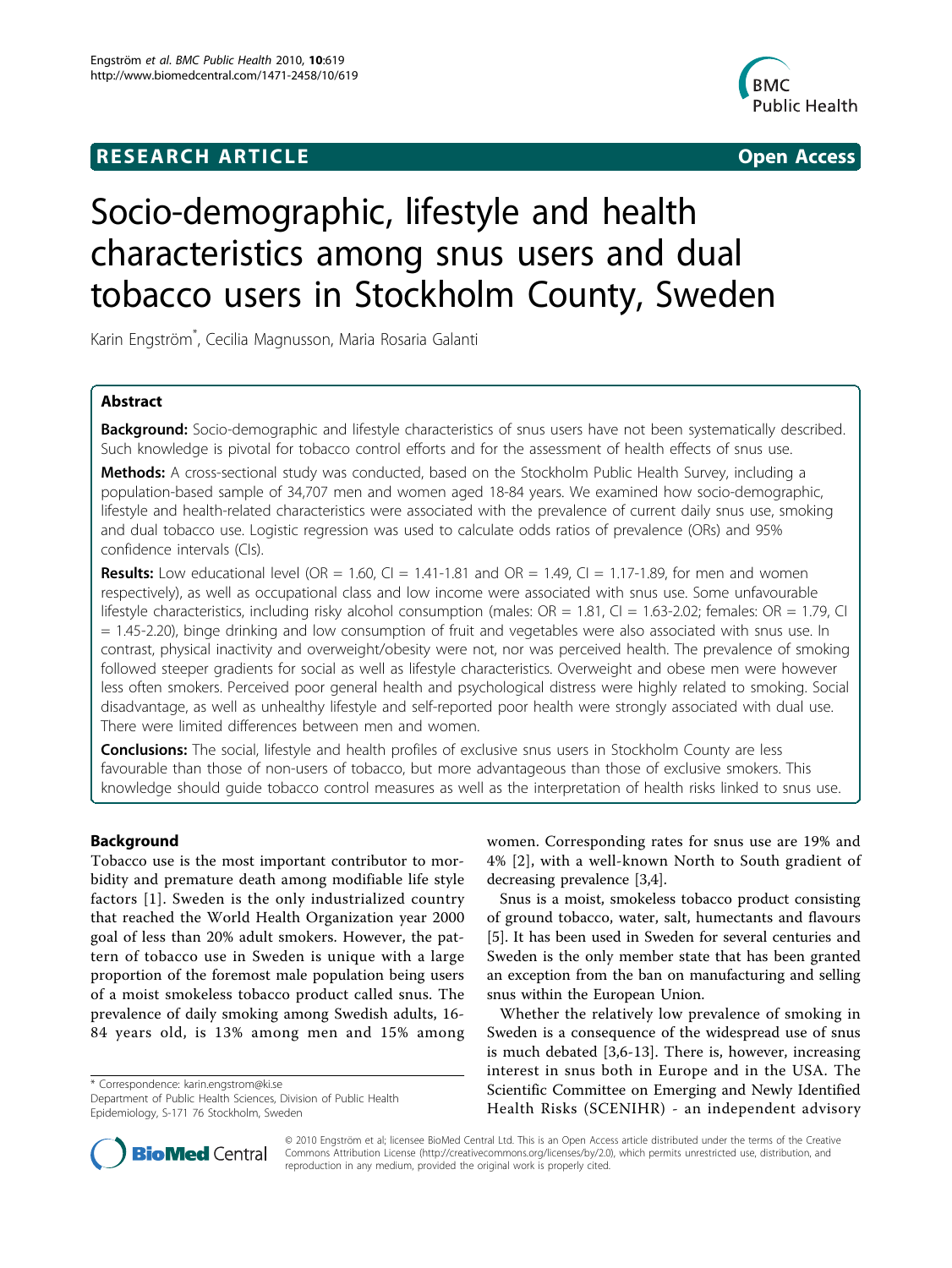| <b>Characteristic</b>                       | Males |      | <b>Females</b> |      | Λll        |      |
|---------------------------------------------|-------|------|----------------|------|------------|------|
|                                             | n     | %    | n              | %    | n          | %    |
| Age                                         |       |      |                |      |            |      |
| 18-24                                       | 1241  | 7.9  | 1618           | 8.5  | 2859       | 8.2  |
| 25-34                                       | 2328  | 14.9 | 3293           | 17.3 | 5621       | 16.2 |
| 35-44                                       | 3086  | 19.8 | 3840           | 20.1 | 6926       | 20.0 |
| 45-54                                       | 2762  | 17.7 | 3240           | 17.0 | 6002       | 17.3 |
| 55-64                                       | 3163  | 20.2 | 3423           | 17.9 | 6586       | 19.0 |
| 65-74                                       | 1963  | 12.6 | 2198           | 11.5 | 4161       | 12.0 |
| 75-                                         | 1080  | 6.9  | 1472           | 7.7  | 2552       | 7.4  |
| <b>Education</b>                            |       |      |                |      |            |      |
| Low                                         | 2720  | 19.0 | 3045           | 17.6 | 5765       | 18.2 |
| Intermediate                                | 6115  | 42.8 | 7109           | 41.0 | 13224      | 41.8 |
| High                                        | 5457  | 38.2 | 7174           | 41.4 | 12631      | 39.9 |
| Disposable income                           |       |      |                |      |            |      |
| Very low                                    | 2829  | 18.5 | 3955           | 21.2 | 6784       | 20.0 |
| Low                                         | 2821  | 18.5 | 3976           | 21.3 | 6797       | 20.1 |
| Intermediate                                | 2919  | 19.1 | 3839           | 20.6 | 6758       | 19.9 |
| High                                        | 3130  | 20.5 | 3649           | 19.6 | 6779       | 20.0 |
| Very High                                   | 3559  | 23.3 | 3211           | 17.2 | 6770       | 20.0 |
| Occupational class                          |       |      |                |      |            |      |
| Unskilled worker                            | 2200  | 15.8 | 2973           | 17.8 | 5173       | 16.8 |
| Skilled worker                              | 2166  | 15.5 | 1793           | 10.7 | 3959       | 12.9 |
| Low-level clerk                             | 1220  | 8.7  | 3470           | 20.7 | 4690       | 15.3 |
| Middle level clerk                          | 3137  | 22.5 | 4411           | 26.3 | 7548       | 24.6 |
| High level clerk                            | 3403  | 24.4 | 3047           | 18.2 | 6450       | 21.0 |
| Self-employed                               | 1841  | 13.2 | 1053           | 6.3  | 2894       | 9.4  |
| Risky alcohol consumption                   |       |      |                |      |            |      |
| No                                          | 9428  | 72.4 | 11001          | 75.2 | 20429      | 73.9 |
| Yes                                         | 3586  | 27.6 | 3619           | 24.8 | 7205       | 26.1 |
| <b>Binge drinking</b>                       |       |      |                |      |            |      |
| Never/seldom                                | 11092 | 72.8 | 16764          | 90.0 | 27856      | 82.3 |
| Monthly                                     | 2788  | 18.3 | 1320           | 7.1  | 4108       | 12.1 |
| Weekly                                      | 1357  | 8.9  | 545            | 2.9  | 1902       | 5.6  |
| Fruit consumption                           |       |      |                |      |            |      |
| Once a week or less                         | 2770  | 17.9 | 1394           | 7.4  | 4164       | 12.1 |
| Several times a week/daily 10456 67.5 10848 |       |      |                | 57.3 | 21304 61.9 |      |
| Several times a day                         | 2265  | 14.6 | 6680           | 35.3 | 8945       | 26.0 |
| Vegetable consumption                       |       |      |                |      |            |      |
| Once a week or less                         | 2439  | 15.7 | 1213           | 6.4  | 3652       | 10.6 |
| Several times a week/daily                  | 11273 | 72.7 | 12329          | 65.1 | 23602      | 68.5 |
| Several times a day                         | 1784  | 11.5 | 5401           | 28.5 | 7185       | 20.9 |
| Body mass index                             |       |      |                |      |            |      |
| Underweight                                 | 178   | 1.2  | 861            | 4.6  | 1039       | 3.1  |
| Normal weight                               | 7127  | 46.6 | 11123          | 60.0 | 18250      | 53.9 |
| Overweight                                  | 6394  | 41.8 | 4696           | 25.3 | 11090      | 32.8 |
| Obese                                       | 1608  | 10.5 | 5404           | 10.0 | 3466       | 10.2 |
| Physical activity days/week                 |       |      |                |      |            |      |
| < 2                                         | 4272  | 28.3 | 4734           | 25.9 | 9006       | 27.0 |
| $2 - 4$                                     | 7278  | 48.1 | 9231           | 50.5 | 16509      | 49.5 |
|                                             |       |      |                |      |            |      |

5+ 3568 23.6 4298 23.5 7866 23.6

<span id="page-1-0"></span>Table 1 Descriptive characteristics of the Stockholm Public Health Survey 2006

## Table 1: Descriptive characteristics of the Stockholm Public Health Survey 2006 (Continued)

| Self-rated health          |       |      |       |      |       |      |
|----------------------------|-------|------|-------|------|-------|------|
| Very good/good             | 11330 | 73.4 | 13242 | 70.3 | 24572 | 717  |
| Fair                       | 3322  | 21.5 | 4416  | 23.4 | 7738  | 22.6 |
| Very poor/poor             | 790   | 5.1  | 1179  | 6.3  | 1969  | 5.7  |
| Psychological distress     |       |      |       |      |       |      |
| No                         | 13207 | 85.6 | 14847 | 78.8 | 28054 | 819  |
| Yes                        | 2213  | 14.4 | 3987  | 21.2 | 6200  | 18.1 |
| Tobacco use                |       |      |       |      |       |      |
| No use                     |       |      |       |      |       |      |
| Never use                  | 6057  | 39.3 | 9369  | 49.9 | 15426 | 45.1 |
| Former use                 | 3570  | 23.1 | 4332  | 23.1 | 7902  | 23.1 |
| Former unknown             | 1063  | 6.9  | 1536  | 8.2  | 2599  | 7.6  |
| Current exclusive snus use | 2624  | 17.0 | 576   | 3.1  | 3200  | 9.4  |
| Current exclusive smoking  | 1745  | 11.3 | 2853  | 15.2 | 4598  | 13.4 |
| Current dual use           | 369   | 2.4  | 95    | 0.5  | 464   | 1.4  |

committee serving the European Commission - recently reviewed the health effects of snus and other smokeless tobacco products (STPs) in response to current claims that using snus could reduce population-level harm related to smoking. They concluded that STP use is harmful to health and that the evidence of the effectiveness of STP as a smoking cessation aid is insufficient [[14](#page-8-0)]. In the USA, snus is heavily marketed by the tobacco industry, and there were recent congressional hearings prompted by U.S. Smokeless Tobacco Company requesting permission to make health claims that smokeless tobacco is safer than cigarettes. The scant available evidence on the influence of snus use on risk for cardiovascular disease does not support any overall association, although data from one large cohort study indicate increased risks for fatal myocardial infarction and stroke [\[14](#page-8-0)-[18\]](#page-8-0). Available evidence does not support any influence of snus use on risk for oral cancer [\[19](#page-8-0)-[22](#page-8-0)] or oropharyngeal cancer [[20](#page-8-0)], while results regarding oesophageal and pancreatic cancer point toward a weak but causal association [\[19,20\]](#page-8-0).

Whereas the characteristics of smokers are extensively studied, systematic descriptions of social and behavioural profiles of snus users are lacking. Such knowledge is pivotal for effective tobacco control and identification of priority groups for targeted interventions. Furthermore, an understanding of the pattern of tobacco use according to disease risk factors is important for the evaluation of confounding in studies on health effects of snus. Thus, we report on patterns of snus and dual tobacco use according to socio-demographic, lifestyle and health characteristics, using data from a large and recent population-based survey conducted in Stockholm County, Sweden.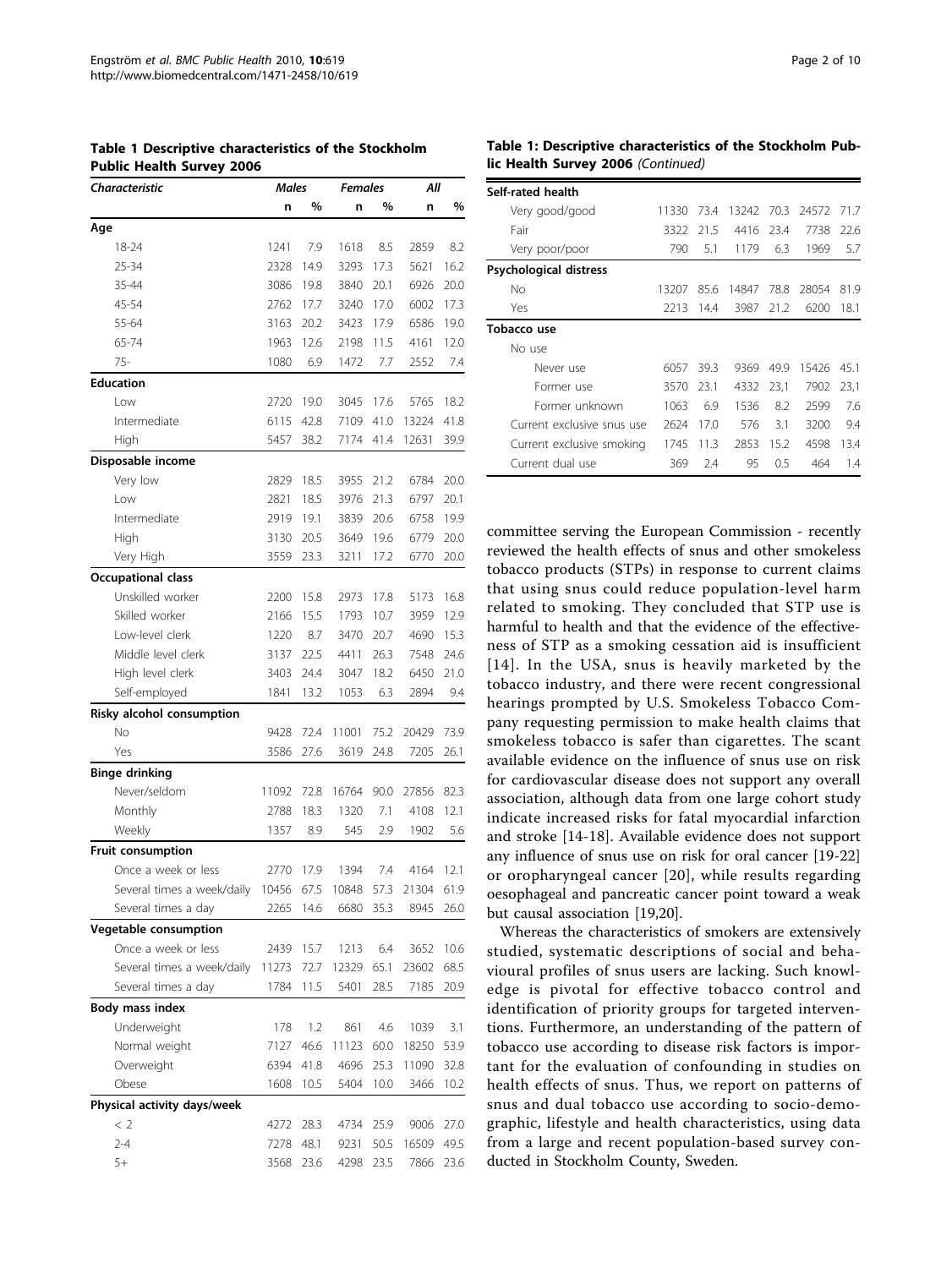# Methods

This is a cross-sectional study using data from selfadministered questionnaires, set within The Stockholm Public Health Survey from 2006. Ethical approval for the study was granted by the Stockholm Regional Ethical Review Board.

# Study population and data collection

In all, 57,000 individuals aged 18-84 years were randomly selected from the background population of Stockholm County after stratification for residential municipality. Stockholm County has approximately 1.9 million inhabitants, corresponding to 21% of the Swedish population. Administrative records held by Statistics Sweden, including name, address and date of birth of all Swedish residents, were used to identify the study population [[23](#page-9-0)]. Among invited individuals, 34,707 (61% of all eligible) participated in the survey. Compared with Stockholm county census data, non-respondents included a higher proportion of men, subjects under the age of 45, foreign-born, single or separated, unemployed and in the lowest quartile of income.

Subjects were sent a study invitation via traditional mail, and asked to complete a comprehensive questionnaire, choosing between paper and web-based forms. The latter was available at an URL provided in the letter together with a personal login. Of the respondents, 86.4% chose paper and 13.6% web-based questionnaires. Paper and web-based questionnaires contained identical questions eliciting information on socio-demographic factors, health parameters, physical activity, alcohol consumption, anthropometry and other life circumstances. The majority of items were validated instruments often used for health surveys, in Sweden and elsewhere.

# Measures

Current smoking and snus use was assessed using the following question: "Do you [currently smoke; use snus] daily?". Current tobacco use was categorized into four mutually exclusive groups - no daily use (including former use), exclusive daily use of snus, exclusive daily smoking or daily dual use (both smoking and snus use). Occasional tobacco use was not elicited in the survey and therefore not taken into account in this study.

Age and current profession were reported by the participants while levels of education and income, measured as individualised disposable income calculated from the total family income, were taken from the LISA register maintained by Statistic Sweden [[24](#page-9-0)]. Age was categorized into 10-years intervals. The allocation of occupational class was based on the Swedish Socioeconomic Classification which provides a measure of class based on occupation [\[25,26\]](#page-9-0). It classifies individuals in the labour force into self-employed and employed. The latter group is sub-grouped according to the average educational level required for any particular occupation, yielding five occupational categories: unskilled manual worker, skilled manual worker, low-level clerk, intermediate level clerk, high level clerk. Education was grouped in three categories (high: university studies; intermediate: secondary school; low: only compulsory education + vocational training), and income was categorised in quintiles.

Participants were also asked to report their weight and height, their alcohol consumption during an average week (from which a summary variable expressing average consumption in gr of ethanol/week was derived) and their frequency of binge drinking (defined as the equivalent to two bottles of wine during the same occasion). Consumption of fruit and vegetables was assessed by the questions "How often do you eat [fruit or berries; a portion of vegetables or root vegetables]?" Information on physical activity was obtained by asking "How many days per week do you exercise for at least 30 minutes intensely enough to start sweating"? Body Mass Index (BMI) was calculated as the ratio between weight in kg and the square of height in meters ( $\text{kg/m}^2$ ), and categorised as underweight; normal weight; overweight or obese (corresponding to BMI < 18.0; 18.0-24.9; 25.0-29.9; and  $\geq$  30). Average alcohol consumption during one week was dichotomized as risky alcohol consumption (men:  $>$  = 170 gr pure alcohol/week, equivalent to 14 standard drinks; women:  $>$  = 110 gr/week, equivalent to 9 standard drinks) versus not risky, based on the recommendation from the Swedish Council for Information on Alcohol and Other Drugs (CAN). Consumption above the cutoff point is considered to increase the risk of health damages [[27](#page-9-0)]. Three mutually exclusive categories were employed for frequency of binge drinking (less than monthly or never; monthly, but not weekly; weekly). Fruit and vegetable consumption were categorised as once a week or less; several times a week to daily; several times a day. Days per week with at least 30 minutes of intense physical activity were collapsed into three categories  $\left($  < 2; 2-4; 5+ days/week).

Perceived health was self-reported on a 5-points Likert scale, collapsed into three categories: very poor/poor; fair; very good/good. Lastly, psychological distress was assessed via the twelve-item version of the General Health Questionnaire (GHQ-12). GHQ-12 is a well-validated self-report screening tool that is internationally used to identify general, non-psychotic and context-free mental and affective ill being, so called common mental disorders [\[28](#page-9-0)]. The GHQ-12 is also predictive of more severe mental disorders [[29\]](#page-9-0). The score of GHQ-12 ranges from 0 to 12 and the recommended cut-off point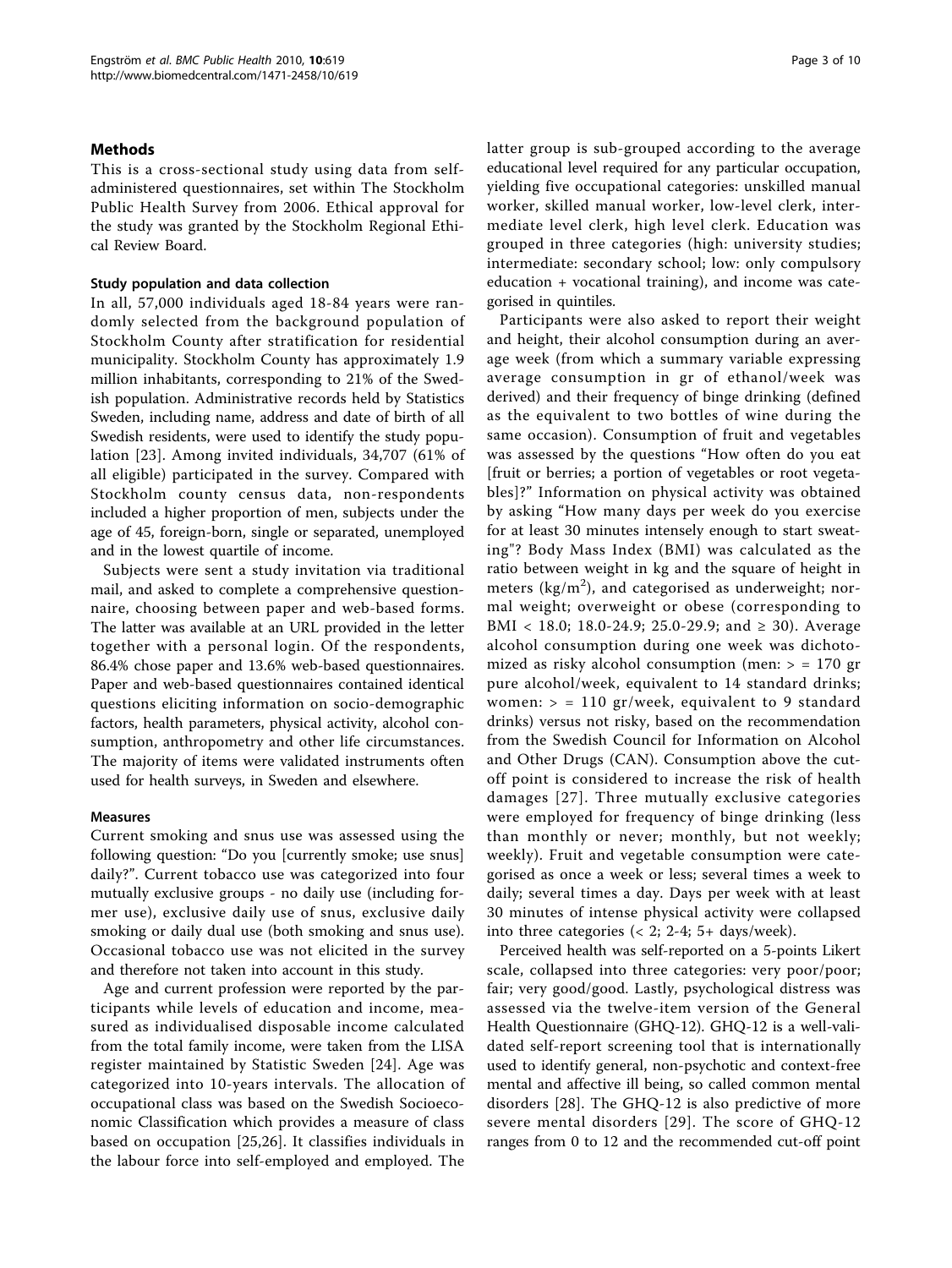of three or more symptoms was employed to define psychological distress [\[28](#page-9-0)].

## Statistical analyses

Prevalence odds ratios (ORs) of current daily tobacco use versus no current use were used as measure of cross-sectional associations with selected socio-demographic, lifestyle and health characteristics, based on logistic regression models, using SAS 9.1. In addition, ORs of snus use and dual use versus smoking were calculated with regard to lifestyle and health characteristics. Adjustments were made for age (grouped as  $18-44$ ,  $45-64$ ,  $\geq 65$ years) and occupational class, where applicable. Analyses of current daily exclusive snus use or smoking versus no current daily tobacco use were further adjusted for past use of the other type of tobacco. In addition, BMI and physical activity were mutually adjusted, as were education, income and occupational class. All analyses were done separately for men and women.

# Results

Descriptive data on characteristics of the study population are given in Table [1](#page-1-0). Overall, 17.0% of males reported to be current exclusive daily snus users, while 2.4% reported combined daily use of snus and cigarettes. Additionally, 11.3% were daily exclusive smokers. Daily smoking was more prevalent among women than men (15.2%). Yet, since only 3.1% of the women were exclusive daily snus users and 0.5% dual users, the total prevalence of current tobacco use was higher among men (30.7%) than among women (18.8%).

Table [2](#page-4-0) provides ORs of tobacco use in relation to socio-demographic characteristics. The prevalence of exclusive snus use was highest in the youngest age categories (below age 35), with ORs declining steadily with increasing age. In contrast, the highest prevalence of smoking was seen in middle age, while the prevalence of dual tobacco use showed two age-related peaks, in age 18-24 and 45-54, for both men and women.

Among men, snus use was more prevalent in skilled workers and in individuals with intermediate levels of income (low, intermediate and high income) than in other occupational and income groups. Men with low and intermediate education were more likely to be snus users as compared to men with high educational level. Male smoking behaviour followed a clearer social gradient, with the highest prevalence odds among unskilled workers, individuals with very low income and low educational level. Dual use followed more closely the social patterns of smoking than of exclusive snus use. Among women, snus use was not clearly related to occupational class or income, but was more common in women with intermediate educational level, compared to high. Smoking followed the same socioeconomic gradient seen among men.

ORs of tobacco use in relation to lifestyle and health characteristics are presented in Table [3.](#page-5-0) Risky total consumption of alcohol as well as binge drinking at least monthly was associated with all kinds of tobacco use among both men and women. The same was true for low consumption of fruit and vegetables, with ORs of tobacco use decreasing with increasing consumption. However, these patterns were more pronounced for smoking and dual tobacco use than for exclusive snus use. For instance, consuming fruits very seldom (once a week or less) was associated with an OR of 2.53 (CI 2.10-3.03) for snus use among men, to be compared with an OR of 5.55 (CI 4.27-7.23) to be a smoker and of 9.63 (CI 5.59-16.6) to be a dual tobacco user. No gradients in snus use with level of physical activity were noted, while a sedentary lifestyle was associated with smoking and dual tobacco use among both genders. Underweight was inversely associated with snus use and positively associated with smoking among men, while overweight was inversely associated with smoking. Among women, BMI was not clearly related to snus use or smoking. The prevalence odds of dual tobacco use were higher among men with overweight, while the association between BMI and dual tobacco use was unclear for women.

Perceived poor general health was not associated with snus use. In contrast prevalence odds for smoking as well as dual use, increased with decreasing self-rated health as well as psychological distress, among both men and women.

When comparing prevalence odds for exclusive snus use with those for exclusive smoking (shown in Table [4\)](#page-6-0), low consumption of vegetables and fruit as well as sedentary lifestyle were inversely associated with snus use. There were no appreciable differences between snus use and smoking with regard to risky total consumption of alcohol. However, binge drinking monthly, but not weekly, was positively associated with snus among men, while the reverse was true among women. Both risky consumption and binge drinking were more common among dual users than among smokers. Among men, underweight was inversely and overweight/obesity positively associated with snus use, as compared to smoking. Overweight and obesity were also related to dual use. Among women, underweight was inversely associated with snus use, but no association was seen for overweight and obesity.

Perceived poor general health and psychological distress according to GHQ12, were inversely associated with snus use as compared to smoking. For instance, the ORs of snus use in individuals reporting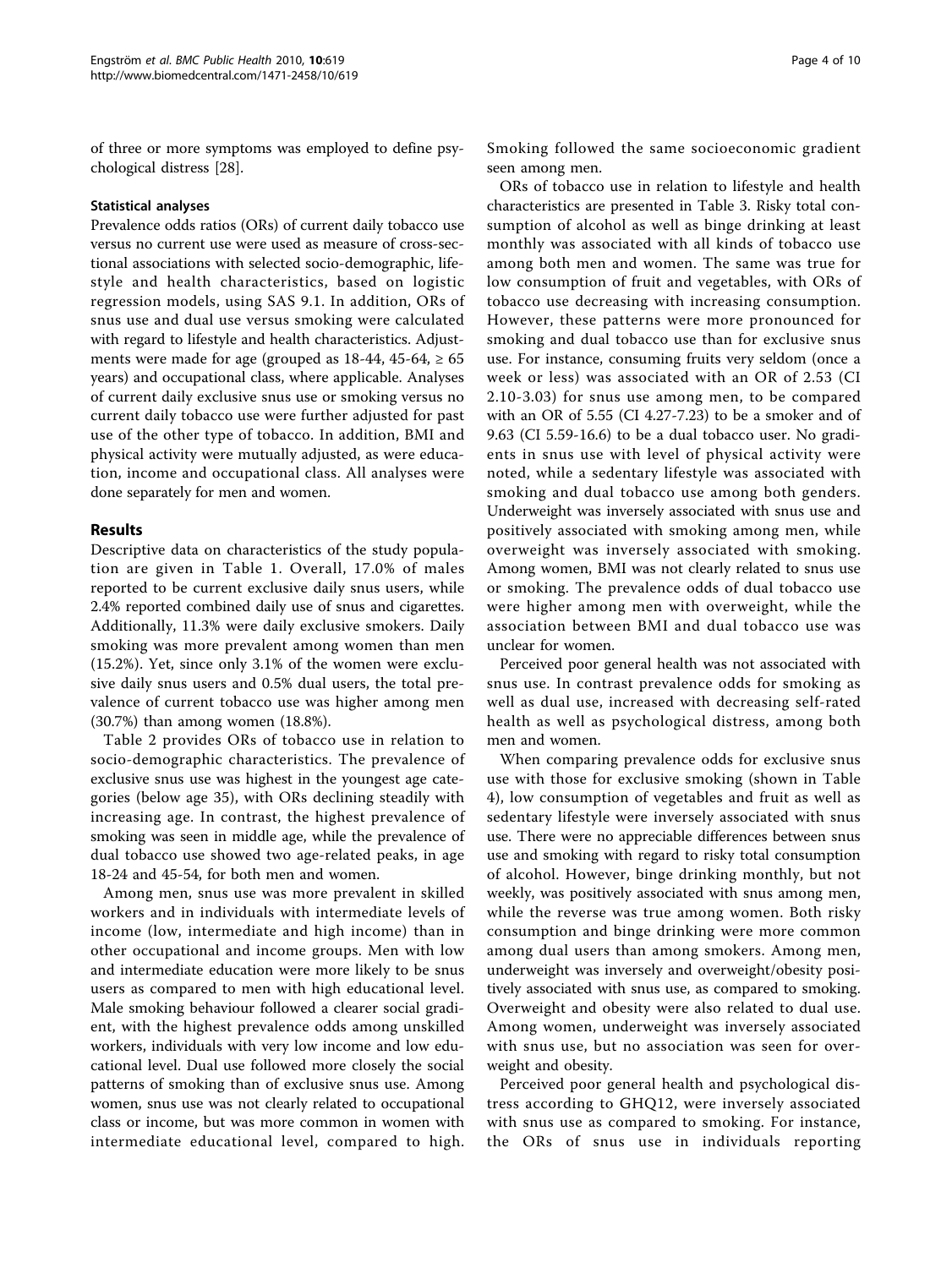| Characteristic     |                                      | <b>Males</b>              |                         | <b>Females</b>                       |                           |                         |  |
|--------------------|--------------------------------------|---------------------------|-------------------------|--------------------------------------|---------------------------|-------------------------|--|
|                    | Snus use<br>OR <sup>2</sup> (95% CI) | Smoking<br>$OR3$ (95% CI) | Dual use<br>OR (95% CI) | Snus use<br>OR <sup>2</sup> (95% CI) | Smoking<br>$OR3$ (95% CI) | Dual use<br>OR (95% CI) |  |
| Age, years         |                                      |                           |                         |                                      |                           |                         |  |
| 18-24              | Ref                                  | Ref                       | Ref                     | Ref                                  | Ref                       | Ref                     |  |
| 25-34              | 0.92                                 | 1.26                      | 0.64                    | 0.63                                 | 0.58                      | 0.66                    |  |
|                    | $(0.74 - 1.14)$                      | $(0.90 - 1.76)$           | $(0.41 - 1.01)$         | $(0.43 - 0.92)$                      | $(0.47 - 0.71)$           | $(0.27 - 1.63)$         |  |
| 35-44              | 0.85                                 | 1.47                      | 0.82                    | 0.72                                 | 0.63                      | 0.66                    |  |
|                    | $(0.69 - 1.06)$                      | $(1.06 - 2.02)$           | $(0.54 - 1.25)$         | $(0.50 - 1.04)$                      | $(0.51 - 0.77)$           | $(0.27 - 1.60)$         |  |
| 45-54              | 0.58                                 | 2.00                      | 0.94                    | 0.59                                 | 1.02                      | 1.26                    |  |
|                    | $(0.46 - 0.72)$                      | $(1.46 - 2.74)$           | $(0.62 - 1.42)$         | $(0.40 - 0.86)$                      | $(0.84 - 1.24)$           | $(0.55 - 2.91)$         |  |
| 55-64              | 0.31                                 | 2.06                      | 0.61                    | 0.22                                 | 0.86                      | 0.80                    |  |
|                    | $(0.25 - 0.39)$                      | $(1.51 - 2.81)$           | $(0.40 - 0.94)$         | $(0.15 - 0.35)$                      | $(0.71 - 1.05)$           | $(0.34 - 1.92)$         |  |
| 65-74              | 0.18                                 | 1.50                      | 0.35                    | 0.14                                 | 0.68                      | 0.07                    |  |
|                    | $(0.14 - 0.24)$                      | $(1.07 - 2.11)$           | $(0.21 - 0.60)$         | $(0.08 - 0.25)$                      | $(0.55 - 0.86)$           | $(0.01 - 0.57)$         |  |
| $75+$              | 0.07                                 | 0.67                      | 0.02                    | 0.02                                 | 0.33                      | $\overline{4}$          |  |
|                    | $(0.05 - 0.11)$                      | $(0.43 - 1.03)$           | $(0.00 - 0.16)$         | $(0.00 - 0.12)$                      | $(0.24 - 0.45)$           |                         |  |
| <b>Education</b>   |                                      |                           |                         |                                      |                           |                         |  |
| Low                | 1.49                                 | 2.36                      | 2.45                    | 1.07                                 | 3.23                      | 3.51                    |  |
|                    | $(1.26 - 1.77)$                      | $(1.92 - 2.91)$           | $(1.68 - 3.58)$         | $(0.73 - 1.55)$                      | $(2.72 - 3.84)$           | $(1.68 - 7.34)$         |  |
| Intermediate       | 1.60                                 | 1.66                      | 1.97                    | 1.49                                 | 2.12                      | 2.03                    |  |
|                    | $(1.41 - 1.81)$                      | $(1.39 - 1.98)$           | $(1.43 - 2.70)$         | $(1.17 - 1.89)$                      | $(1.84 - 2.46)$           | $(1.10 - 3.75)$         |  |
| High               | Ref                                  | Ref                       | Ref                     | Ref                                  | Ref                       | Ref                     |  |
| Disposable income  |                                      |                           |                         |                                      |                           |                         |  |
| Very low           | 0.98                                 | 1.40                      | 1.28                    | 1.16                                 | 1.35                      | 1.16                    |  |
|                    | $(0.82 - 1.16)$                      | $(1.14 - 1.72)$           | $(0.88 - 1.86)$         | $(0.82 - 1.64)$                      | $(1.12 - 1.62)$           | $(0.51 - 2.62)$         |  |
| Low                | 1.25                                 | 1.15                      | 1.20                    | 1.28                                 | 1.14                      | 0.84                    |  |
|                    | $(1.06 - 1.47)$                      | $(0.93 - 1.42)$           | $(0.83 - 1.75)$         | $(0.92 - 1.78)$                      | $(0.96 - 1.37)$           | $(0.36 - 1.98)$         |  |
| Intermediate       | 1.25                                 | 0.77                      | 0.99                    | 1.29                                 | 0.99                      | 0.69                    |  |
|                    | $(1.07 - 1.46)$                      | $(0.62 - 0.96)$           | $(0.68 - 1.44)$         | $(0.94 - 1.78)$                      | $(0.82 - 1.18)$           | $(0.29 - 1.63)$         |  |
| High               | 1.24                                 | 0.97                      | 1.07                    | 1.17                                 | 0.95                      | 1.99                    |  |
|                    | $(1.06 - 1.43)$                      | $(0.79 - 1.18)$           | $(0.75 - 1.54)$         | $(0.84 - 1.62)$                      | $(0.79 - 1.13)$           | $(1.00 - 3.96)$         |  |
| Very high          | Ref                                  | Ref                       | Ref                     | Ref                                  | Ref                       | Ref                     |  |
| Occupational class |                                      |                           |                         |                                      |                           |                         |  |
| Unskilled worker   | 1.02                                 | 2.42                      | 1.95                    | 1.35                                 | 2.08                      | 1.28                    |  |
|                    | $(0.85 - 1.23)$                      | $(1.90 - 3.10)$           | $(1.25 - 3.04)$         | $(0.92 - 1.96)$                      | $(1.66 - 2.60)$           | $(0.51 - 3.22)$         |  |
| Skilled worker     | 1.40                                 | 2.04                      | 2.94                    | 1.30                                 | 2.28                      | 1.56                    |  |
|                    | $(1.17-1.68)$                        | $(1.59 - 2.63)$           | $(1.92 - 4.52)$         | $(0.87 - 1.94)$                      | $(1.80 - 2.88)$           | $(0.60 - 4.08)$         |  |
| Low-level clerk    | 1.14                                 | 1.28                      | 1.10                    | 1.00                                 | 1.67                      | 1.19                    |  |
|                    | $(0.94 - 1.40)$                      | $(0.95 - 1.72)$           | $(0.63 - 1.90)$         | $(0.70 - 1.43)$                      | $(1.34 - 2.07)$           | $(0.50 - 2.85)$         |  |
| Middle level clerk | 1.06                                 | 1.12                      | 1.18                    | 1.27                                 | 1.41                      | 1.15                    |  |
|                    | $(0.91 - 1.24)$                      | $(0.88 - 1.41)$           | $(0.77 - 1.79)$         | $(0.94 - 1.73)$                      | $(1.15 - 1.73)$           | $(0.52 - 2.54)$         |  |
| High level clerk   | Ref                                  | Ref                       | Ref                     | Ref                                  | Ref                       | Ref                     |  |
| Self-employed      | 1.09                                 | 1.48                      | 1.32                    | 1.02                                 | 1.45                      | 1.09                    |  |
|                    | $(0.90 - 1.31)$                      | $(1.15 - 1.92)$           | $(0.82 - 2.13)$         | $(0.63 - 1.63)$                      | $(1.11 - 1.91)$           | $(0.35 - 3.41)$         |  |

# <span id="page-4-0"></span>Table 2 Cross-sectional odds ratios (OR)<sup>1</sup> of current daily tobacco use versus non-use in relation to socio-demographic factors the Stockholm Public Health Survey 2006

 $\frac{1}{1}$  Adjusted for age, occupational class, disposable income and education, when applicable. <sup>2</sup> Further adjusted for past smoking. <sup>3</sup> Further adjusted for past snus use. <sup>4</sup> Model not converging due to small numbers.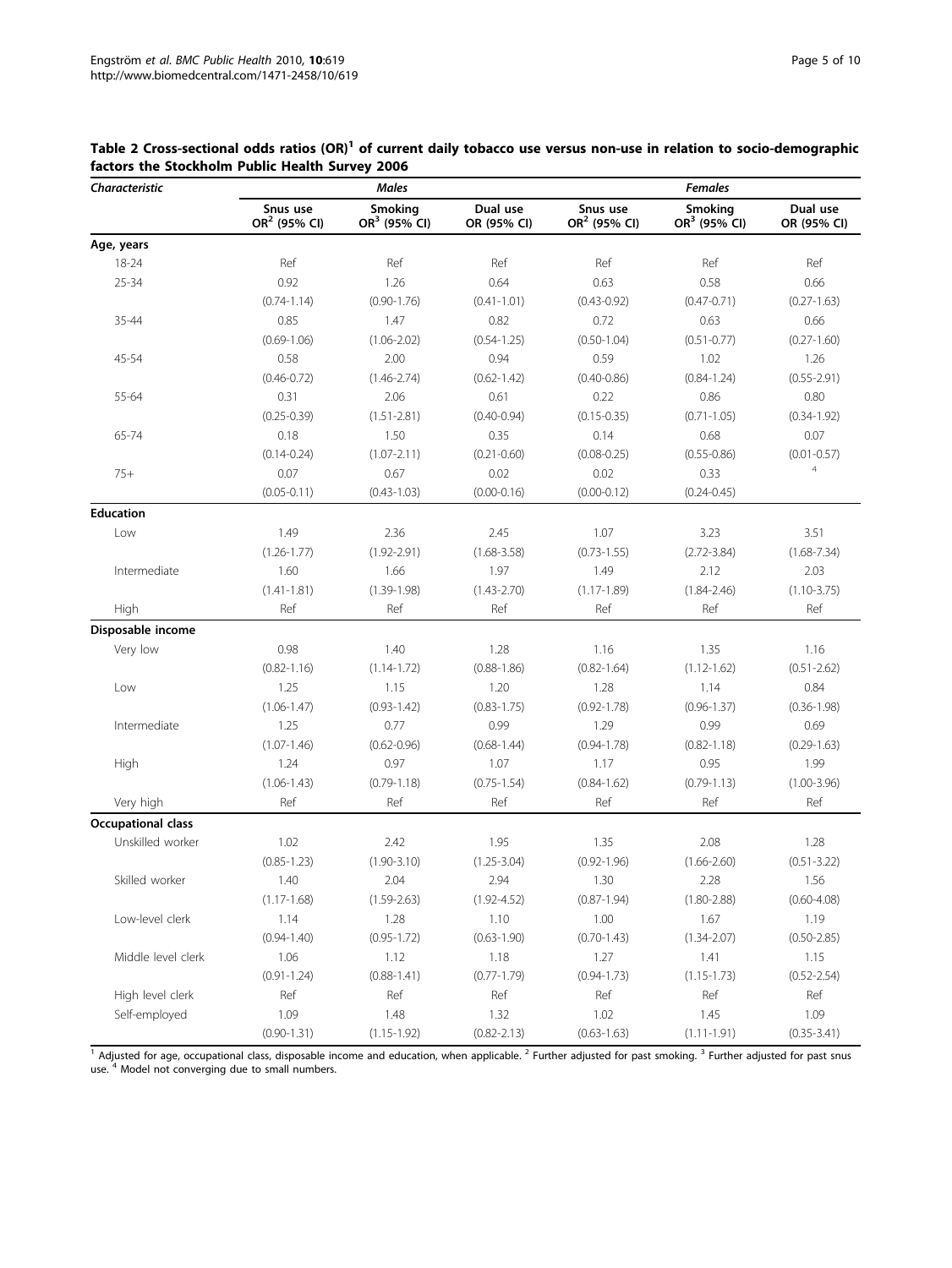| <b>Characteristic</b>                     |                                      | <b>Males</b>               |                         | <b>Females</b>                       |                           |                         |  |
|-------------------------------------------|--------------------------------------|----------------------------|-------------------------|--------------------------------------|---------------------------|-------------------------|--|
|                                           | Snus use<br>OR <sup>2</sup> (95% CI) | Smoking<br>OR $3$ (95% CI) | Dual use<br>OR (95% CI) | Snus use<br>OR <sup>2</sup> (95% CI) | Smoking<br>$OR3$ (95% CI) | Dual use<br>OR (95% CI) |  |
| Risky alcohol consumption                 |                                      |                            |                         |                                      |                           |                         |  |
| No                                        | Ref                                  | Ref                        | Ref                     | Ref                                  | Ref                       | Ref                     |  |
| Yes                                       | 1.81                                 | 1.88                       | 2.71                    | 1.79                                 | 1.78                      | 3.29                    |  |
|                                           | $(1.63 - 2.02)$                      | $(1.62 - 2.18)$            | $(2.12 - 3.46)$         | $(1.45 - 2.20)$                      | $(1.58 - 2.00)$           | $(2.04 - 5.30)$         |  |
| <b>Binge drinking</b>                     |                                      |                            |                         |                                      |                           |                         |  |
| Never/seldom                              | Ref                                  | Ref                        | Ref                     | Ref                                  | Ref                       | Ref                     |  |
| Monthly                                   | 2.34                                 | 1.82                       | 2.31                    | 1.53                                 | 2.80                      | 4.46                    |  |
|                                           | $(2.08 - 2.63)$                      | $(1.55 - 2.14)$            | $(1.75 - 3.05)$         | $(1.12 - 2.11)$                      | $(2.39 - 3.27)$           | $(2.50 - 7.95)$         |  |
| Weekly                                    | 3.01                                 | 3.16                       | 5.47                    | 3.16                                 | 3.85                      | 6.49                    |  |
|                                           | $(2.55 - 3.56)$                      | $(2.60 - 3.84)$            | $(4.07 - 7.34)$         | $(2.08 - 4.81)$                      | $(3.08 - 4.82)$           | $(3.02 - 13.9)$         |  |
| Fruit consumption                         |                                      |                            |                         |                                      |                           |                         |  |
| Once a week or less                       | 2.53                                 | 5.55                       | 9.63                    | 1.80                                 | 5.71                      | 4.72                    |  |
|                                           | $(2.10 - 3.03)$                      | $(4.27 - 7.23)$            | $(5.59 - 16.6)$         | $(1.23 - 2.64)$                      | $(4.78 - 5.82)$           | $(2.32 - 9.61)$         |  |
| Several times a week/daily                | 1.63                                 | 2.36                       | 3.06                    | 1.47                                 | 2.07                      | 1.52                    |  |
|                                           | $(1.39 - 1.90)$                      | $(1.85 - 3.01)$            | $(1.80 - 5.20)$         | $(1.19 - 1.81)$                      | $(1.84 - 2.35)$           | $(0.91 - 2.55)$         |  |
| Several times a day                       | Ref                                  | Ref                        | Ref                     | Ref                                  | Ref                       | Ref                     |  |
| Vegetable consumption                     |                                      |                            |                         |                                      |                           |                         |  |
| Once a week or less                       | 1.71                                 | 3.91                       | 5.18                    | 1.36                                 | 4.45                      | 2.26                    |  |
|                                           | $(1.41 - 2.07)$                      | $(2.97 - 5.15)$            | $(3.09 - 8.67)$         | $(0.86 - 2.15)$                      | $(3.64 - 5.43)$           | $(0.89 - 5.76)$         |  |
| Several times a week/daily                | 1.23                                 | 1.74                       | 2.01                    | 1.31                                 | 1.96                      | 1.44                    |  |
|                                           | $(1.05 - 1.44)$                      | $(1.35 - 2.24)$            | $(1.24 - 3.28)$         | $(1.06 - 1.62)$                      | $(1.72 - 2.24)$           | $(0.85 - 2.42)$         |  |
| Several times a day                       | Ref                                  | Ref                        | Ref                     | Ref                                  | Ref                       | Ref                     |  |
| Body mass index <sup>4</sup>              |                                      |                            |                         |                                      |                           |                         |  |
| Underweight                               | 0.46                                 | 1.68                       | 1.27                    | 0.91                                 | 1.24                      | 1.76                    |  |
|                                           | $(0.22 - 0.97)$                      | $(1.01 - 2.78)$            | $(0.45 - 3.59)$         | $(0.55 - 1.51)$                      | $(0.98 - 1.58)$           | $(0.88 - 3.52)$         |  |
| Normal weight                             | Ref                                  | Ref                        | Ref                     | Ref                                  | Ref                       | Ref                     |  |
| Overweight                                | 1.04                                 | 0.75                       | 1.30                    | 1.00                                 | 1.01                      | 1.63                    |  |
|                                           | $(0.93 - 1.15)$                      | $(0.65 - 0.86)$            | $(1.01 - 1.66)$         | $(0.79 - 1.26)$                      | $(0.89 - 1.14)$           | $(0.96 - 2.76)$         |  |
| Obese                                     | 1.01                                 | 0.76                       | 1.59                    | 0.99                                 | 0.92                      | 1.76                    |  |
|                                           | $(0.85 - 1.20)$                      | $(0.61 - 0.94)$            | $(1.12 - 2.26)$         | $(0.70 - 1.39)$                      | $(0.77 - 1.10)$           | $(0.88 - 3.52)$         |  |
| Physical activity, days/week <sup>5</sup> |                                      |                            |                         |                                      |                           |                         |  |
| < 2                                       | 1.09                                 | 2.07                       | 1.85                    | 0.90                                 | 1.47                      | 1.74                    |  |
|                                           | $(0.97 - 1.22)$                      | $(1.79 - 2.39)$            | $(1.43 - 2.39)$         | $(0.71 - 1.14)$                      | $(1.31 - 1.66)$           | $(1.05 - 2.89)$         |  |
| $2 - 4$                                   | Ref                                  | Ref                        | Ref                     | Ref                                  | Ref                       | Ref                     |  |
| $5+$                                      | 0.95                                 | 0.94                       | 1.10                    | 1.11                                 | 0.99                      | 1.17                    |  |
|                                           | $(0.83 - 1.07)$                      | $(0.79 - 1.12)$            | $(0.82 - 1.48)$         | $(0.88 - 1.40)$                      | $(0.87 - 1.13)$           | $(0.65 - 2.11)$         |  |
| Self-rated health                         |                                      |                            |                         |                                      |                           |                         |  |
| Very Good/Good                            | Ref                                  | Ref                        | Ref                     | Ref                                  | Ref                       | Ref                     |  |
|                                           | 1.11                                 | 1.69                       | 2.16                    | 1.08                                 | 1.74                      | 1.44                    |  |
| Fair                                      | $(0.98 - 1.26)$                      | $(1.46 - 1.95)$            | $(1.69 - 2.77)$         | $(0.86 - 1.37)$                      | $(1.55 - 1.95)$           | $(0.84 - 2.48)$         |  |
| Very Poor/Poor                            | 1.11                                 | 2.25                       | 2.67                    | 1.02                                 | 2.65                      | 3.34                    |  |
|                                           | $(0.86 - 1.42)$                      | $(1.76 - 2.87)$            | $(1.75 - 4.08)$         | $(0.64 - 1.64)$                      | $(2.22 - 3.16)$           | $(1.66 - 6.72)$         |  |
| <b>Psychosocial distress</b>              |                                      |                            |                         |                                      |                           |                         |  |
| No                                        | Ref                                  | Ref                        | Ref                     | Ref                                  | Ref                       | Ref                     |  |
| Yes                                       | 0.96                                 | 1.33                       | 1.68                    | 1.14                                 | 1.54                      | 1.63                    |  |
|                                           | $(0.83 - 1.10)$                      | $(1.12 - 1.58)$            | $(1.28 - 2.20)$         | $(0.91 - 1.42)$                      |                           | $(1.00 - 2.66)$         |  |
|                                           |                                      |                            |                         |                                      | $(1.37 - 1.73)$           |                         |  |

# <span id="page-5-0"></span>Table 3 Cross-sectional odds ratios (OR)<sup>1</sup> of current daily tobacco use versus non-use in relation to lifestyle and health factors in the Stockholm Public Health Survey 2006

<sup>1</sup>Adjusted for age and occupational class, when applicable. <sup>2</sup>Further adjusted for past smoking. <sup>3</sup>Further adjusted for past snus use. <sup>4</sup>Further adjusted for physical activity. <sup>5</sup>Further adjusted for body mass index.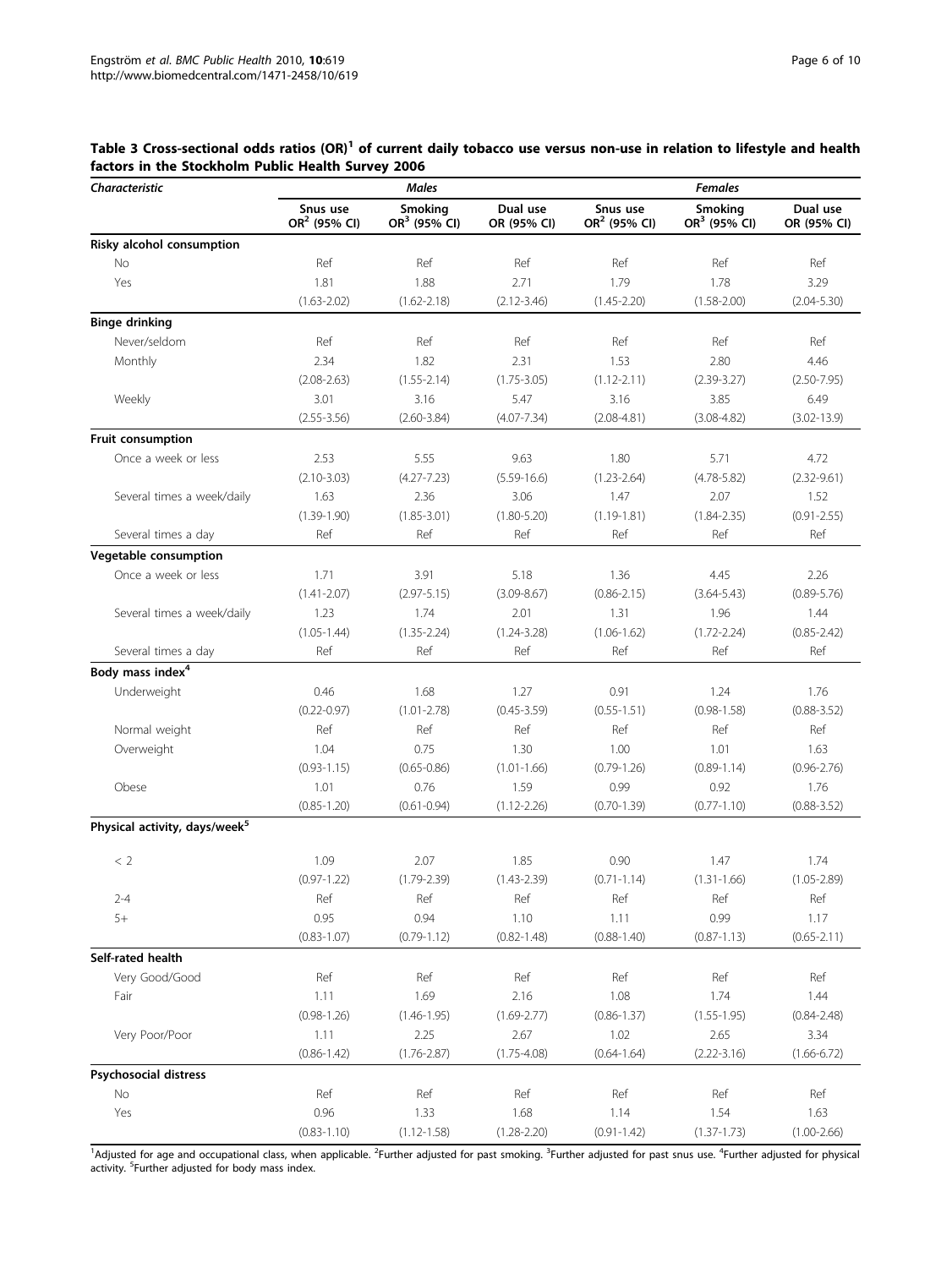# <span id="page-6-0"></span>Table 4 Cross-sectional odds ratios (OR)<sup>1</sup> of current daily snus use and dual tobacco use versus smoking in relation to lifestyle and health factors in the Stockholm Public Health Survey 2006.

| Characteristic                            |                         | <b>Males</b>            | <b>Females</b>          |                           |  |  |
|-------------------------------------------|-------------------------|-------------------------|-------------------------|---------------------------|--|--|
|                                           | Snus use<br>OR (95% CI) | Dual use<br>OR (95% CI) | Snus use<br>OR (95% CI) | Dual use<br>OR (95% CI)   |  |  |
| Risky alcohol consumption                 |                         |                         |                         |                           |  |  |
| No                                        | Ref                     | Ref                     | Ref                     | Ref                       |  |  |
| Yes                                       | 1.06                    | 1.42                    | 1.07                    | 1.79                      |  |  |
|                                           | $(0.91 - 1.23)$         | $(1.08 - 1.85)$         | $(0.86 - 1.33)$         | $(1.10 - 2.91)$           |  |  |
| <b>Binge drinking</b>                     |                         |                         |                         |                           |  |  |
| Never/seldom                              | Ref                     | Ref                     | Ref                     | Ref                       |  |  |
| Monthly                                   | 1.24                    | 1.20                    | 0.64                    | 1.68                      |  |  |
|                                           | $(1.05 - 1.47)$         | $(0.89 - 1.61)$         | $(0.47 - 0.88)$         | $(0.94 - 3.02)$           |  |  |
| Weekly                                    | 0.95                    | 1.69                    | 0.77                    | 1.72                      |  |  |
|                                           | $(0.77 - 1.16)$         | $(1.23 - 2.32)$         | $(0.51 - 1.17)$         | $(0.80 - 3.69)$           |  |  |
| Fruit consumption                         |                         |                         |                         |                           |  |  |
| Once a week or less                       | 0.47                    | 1.64                    | 0.36                    | 0.87                      |  |  |
|                                           | $(0.36 - 0.62)$         | $(0.91 - 2.96)$         | $(0.25 - 0.53)$         | $(0.43 - 1.76)$           |  |  |
| Several times a week/daily                | 0.65                    | 1.18                    | 0.76                    | 0.77                      |  |  |
|                                           | $(0.50 - 0.85)$         | $(0.67 - 2.10)$         | $(0.61 - 0.95)$         | $(0.45 - 1.30)$           |  |  |
| Several times a day                       | Ref                     | Ref                     | Ref                     | Ref                       |  |  |
| Vegetable consumption                     |                         |                         |                         |                           |  |  |
| Once a week or less                       | 0.41                    | 1.28                    | 0.31                    | 0.57                      |  |  |
|                                           | $(0.30 - 0.56)$         | $(0.72 - 2.27)$         | $(0.20 - 0.49)$         | $(0.22 - 1.45)$           |  |  |
| Several times a week/daily                | 0.63                    | 1.02                    | 0.61                    | 0.72                      |  |  |
|                                           | $(0.48 - 0.83)$         | $(0.59 - 1.76)$         | $(0.49 - 0.76)$         | $(0.43 - 1.23)$           |  |  |
| Several times a day                       | Ref                     | Ref                     | Ref                     | Ref                       |  |  |
| Body mass index <sup>2</sup>              |                         |                         |                         |                           |  |  |
|                                           |                         |                         |                         |                           |  |  |
| Underweight                               | 0.18                    | 0.59                    | 0.51                    | 1.03                      |  |  |
|                                           | $(0.08 - 0.42)$         | $(0.20 - 1.78)$         | $(0.30 - 0.87)$         | $(0.36 - 2.95)$           |  |  |
| Normal weight                             | Ref                     | Ref                     | Ref                     | Ref                       |  |  |
| Overweight                                | 1.26                    | 1.55                    | 0.97                    | 1.53                      |  |  |
|                                           | $(1.08 - 1.47)$         | $(1.18 - 2.04)$         | $(0.77 - 1.24)$         | $(0.91 - 2.59)$           |  |  |
| Obese                                     | 1.28                    | 1.89                    | 1.10                    | 1.87                      |  |  |
|                                           | $(1.01 - 1.63)$         | $(1.28 - 2.77)$         | $(0.77 - 1.56)$         | $(0.93 - 3.74)$           |  |  |
| Physical activity, days/week <sup>3</sup> |                         |                         |                         |                           |  |  |
|                                           | 0.57                    | 0.90                    | 0.60                    | 1.14                      |  |  |
| < 2                                       | $(0.49 - 0.67)$         | $(0.68 - 1.20)$         | $(0.47 - 0.76)$         | $(0.68 - 1.92)$           |  |  |
|                                           | Ref                     | Ref                     | Ref                     | Ref                       |  |  |
| $2 - 4$                                   | 1.01                    | 1.10                    | 1.10                    | 1.16                      |  |  |
| $5+$                                      | $(0.84 - 1.21)$         | $(0.79 - 1.53)$         | $(0.86 - 1.41)$         | $(0.64 - 2.11)$           |  |  |
| Self-rated health                         |                         |                         |                         |                           |  |  |
| Very Good/Good                            | Ref                     | Ref                     | Ref                     | Ref                       |  |  |
| Fair                                      | 0.67                    | 1.19                    | 0.62                    | $\overline{4}$            |  |  |
|                                           | $(0.57 - 0.79)$         | $(0.91 - 1.56)$         | $(0.49 - 0.79)$         |                           |  |  |
| Very Poor/Poor                            | 0.50                    | 1.08                    | 0.37                    | $\ensuremath{\mathsf{4}}$ |  |  |
|                                           | $(0.37 - 0.67)$         | $(0.69 - 1.69)$         | $(0.23 - 0.60)$         |                           |  |  |
| <b>Psychosocial distress</b>              |                         |                         |                         |                           |  |  |
| No                                        | Ref                     | Ref                     | Ref                     | Ref                       |  |  |
| Yes                                       | 0.68                    | 1.21                    | 0.77                    | 1.09                      |  |  |
|                                           | $(0.56 - 0.82)$         | $(0.89 - 1.64)$         | $(0.61 - 0.97)$         | $(0.66 - 1.81)$           |  |  |

 $\frac{1}{1}$  Adjusted for age and occupational class, when applicable. <sup>2</sup> Further adjusted for physical activity. <sup>3</sup> Further adjusted for body mass index. <sup>4</sup> Model not converging due to small numbers.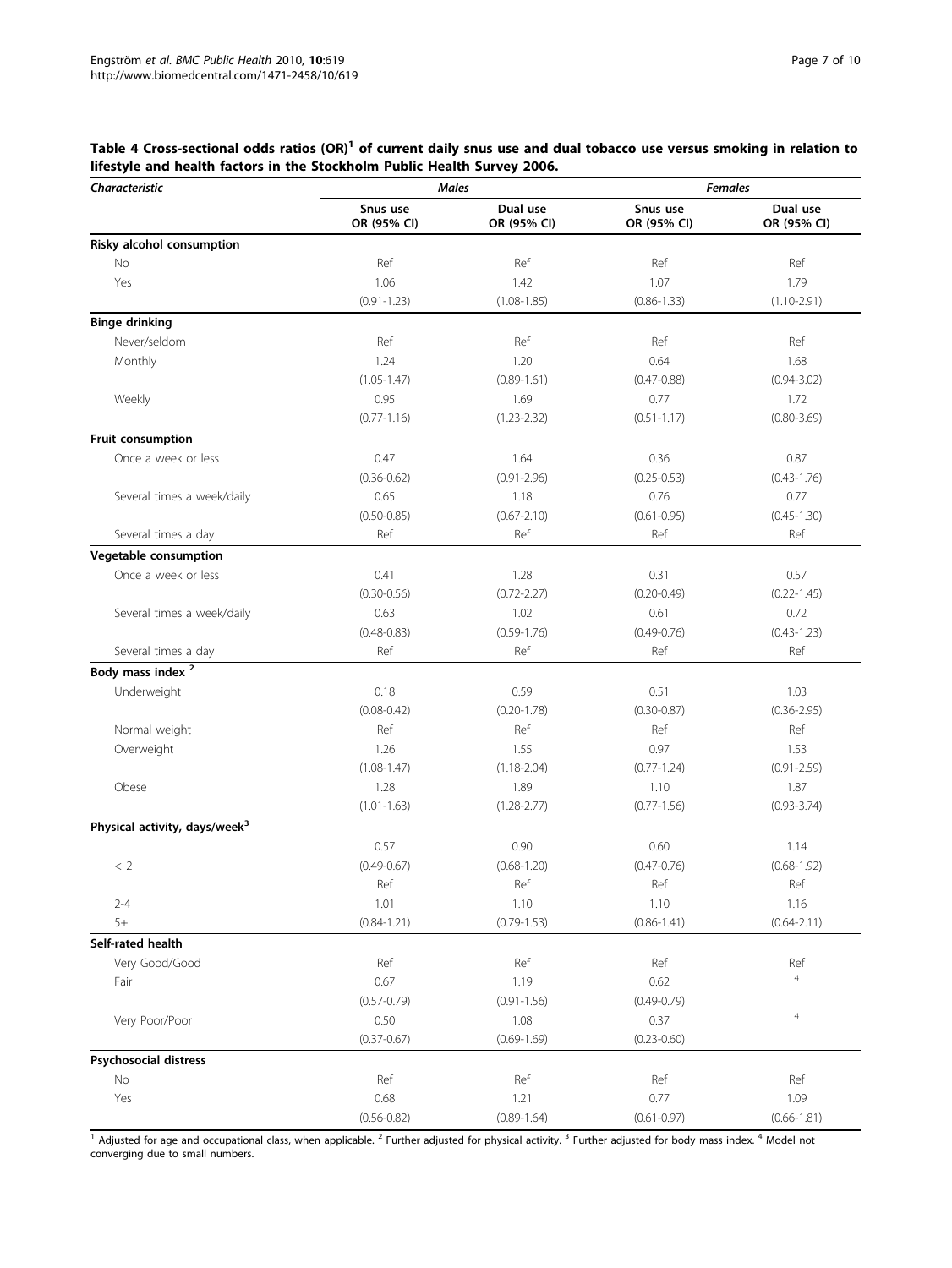psychological distress were 0.50 (CI 0.37-0.67) and 0.37 (CI 0.23-0.60) in men and women respectively.

# **Discussion**

According to this large and recent population-based survey set in Stockholm County, unfavourable socio-demographic and life style characteristics were associated with snus use. These associations were, however, more pronounced for smoking and dual tobacco use. There was a large and expected [see e.g. [[5,8-10,12](#page-8-0)[,30,31\]](#page-9-0)] gender ratio, with snus use being more than 5 times as common among men as among women, while an opposite but weaker ratio was noted for smoking. The age distribution of tobacco use in these data, with snus use and smoking being more common in younger and older individuals respectively, was also expected from prior Swedish studies [see e.g. [[4,5,10](#page-8-0),[32\]](#page-9-0)]. We found indicators of social disadvantage to be less strongly associated with snus use than with smoking. For example, the prevalence of snus use among men with low educational level was 1.5 times the prevalence of those with high educational level, while the prevalence of smoking was more than twice as high among those with low education compared to high. Studies on socioeconomic characteristics of snus users in Sweden [\[17](#page-8-0),[32\]](#page-9-0) and Norway [[31\]](#page-9-0) are rare but consistent with these findings.

The same pattern was seen for unhealthy lifestyle characteristics. For instance, low consumption of fruit and vegetables was associated with snus use, particularly among men, but to a lower extent than it was with smoking or dual use. Snus use was less than half as likely as smoking among those consuming vegetables and fruit once a week or less. Also, in line with a study from Norway [\[33\]](#page-9-0), but in contrast to a study from the south of Sweden [[34](#page-9-0)] a sedentary lifestyle was not associated with snus use, while it was clearly associated with smoking and dual use. The prevalence of snus use was 40% lower than smoking among those with a sedentary lifestyle. Differences in the assessments of physical activity may explain this discrepancy between studies. Risky alcohol consumption and binge-drinking, on the other hand, were strongly associated with both snus use and smoking, and especially so with dual tobacco use. This finding is in line with those of previous studies of Swedish adults [[16\]](#page-8-0) and adolescents [\[35,36\]](#page-9-0), as well as those of young adults in Norway [[33\]](#page-9-0).

Analyses of tobacco use in relation to health-related characteristics revealed inconstant and rather surprising patterns. Notably, underweight was inversely associated with snus use while the opposite was true for smoking. In addition, smoking was less common among overweight and obese individuals while snus use was not related to overweight. Similar findings have been reported from some [\[37-39\]](#page-9-0), but not all prior studies [[34,40](#page-9-0),[41\]](#page-9-0). Although the relation of BMI to snus use is difficult to interpret due to the cross-sectional design, the striking difference with smoking is noteworthy, and should be kept in mind when exploring the health effects of snus use, particularly on cardiovascular and metabolic diseases. Perceived poor general health and psychological distress were not associated with snus use, in contrast with both smoking and dual use. The prevalence of snus use was much lower compared to smoking among those reporting poor general health and psychological distress, especially among women. These findings are partly in line with the scant literature in this area [[32,33,42](#page-9-0)]. Data from the Swedish Survey of Living Conditions (ULF) from 1988-89 including a random national sample of males aged 16-84 years, showed that snus use did not vary according to self-reported health status [[32\]](#page-9-0). In a US-study, however, smokeless tobacco use was found to be associated with anxiety disorder and specific phobia, but not with any other phobia, mood disorders or depression [\[42](#page-9-0)].

In summary, the typical exclusive user of snus in this survey was a young man, skilled manual worker of intermediate education, with good self-perceived general and mental health and lifestyle generally not very different from those of non-tobacco users apart from heavier alcohol consumption and lower fruit and vegetables consumption. In contrast, the typical cigarette smoker could be portrayed as a middle-aged manual worker, with low education and very low income, heavy drinker and low-consumer of fruit and vegetables, with low BMI and sedentary lifestyle in leisure time, perceiving poor general and mental health. In addition, dual users constitute a rather small group, burdened with great social disadvantage, as well as with unhealthier lifestyle and self-reported poorer health than any other population group.

The question may arise whether exclusive consumers of snus represent a subgroup of potential tobacco users with the same liability to tobacco dependence as smokers, but with higher "health consciousness". For instance, in an American study the belief that smokeless tobacco is less harmful to health than cigarettes was associated with a four-fold increased likelihood to try this product [[43\]](#page-9-0). If so, one may speculate that in Sweden the availability of snus may have removed from the market of cigarettes this particular susceptible population [[44\]](#page-9-0). Unfortunately, this and similar questions cannot be answered in the frame of the present study, due to several constraints: the cross sectional design, no measures of propensity to consumption or nicotine dependence, and limited information on other psychosocial characteristics, but above all the one-country setting, where this counterfactual outcome [\[45](#page-9-0)] cannot be studied.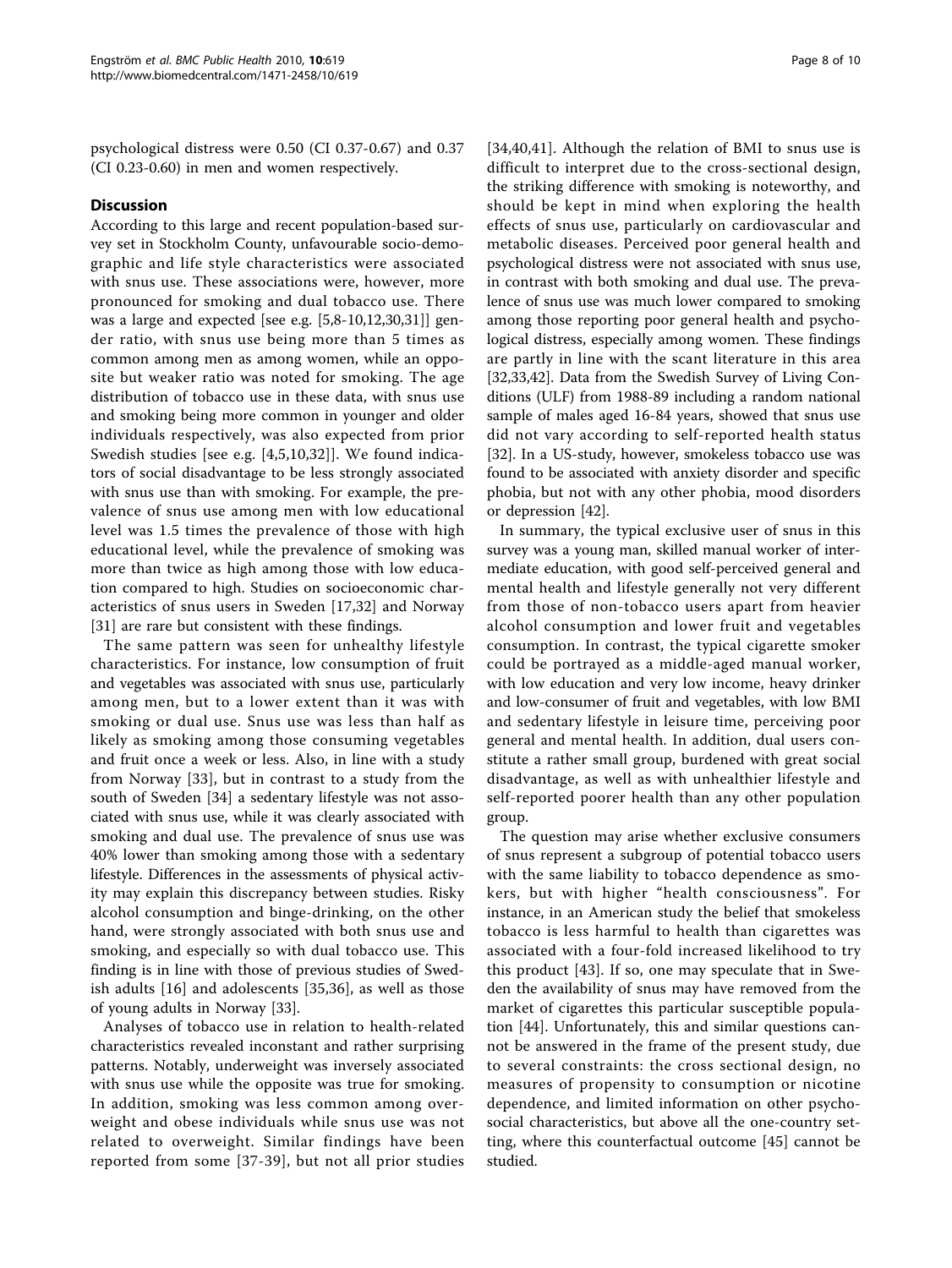## <span id="page-8-0"></span>Strengths and limitations

To our knowledge, this is the first study presenting a comprehensive description of health related characteristics of snus users in Sweden. The large size of the sample allowed us to include women in the analysis, while most other studies were restricted to men. Other strengths include the wide range of available information on social and health related characteristics.

Non-participation in this survey (about 39% of the original sample) may have lead to selection bias. Because tobacco users are less likely than non-users to participate in surveys the actual prevalence of tobacco use in this population sample may be underestimated [[46\]](#page-9-0). Likewise, the association of tobacco use with health characteristics may be over- or underestimated if nonparticipation was also correlated with poor health or social disadvantage. However, it is unlikely that this would happen differentially according of the type of tobacco used. Further, all behavioural characteristics including tobacco use may be affected by misclassification due to imperfect recall or infidelity of self-reports, but again this is unlikely to have occurred differentially for snus users compared to smokers. The generalisability of our results to other populations is limited due to product-specific characteristics and the trends of use of Swedish snus compared to smokeless tobacco used in other parts of the world, e.g. in USA, India or other Eastern countries [6,[47](#page-9-0)]. However, the general conclusion of our study, i.e. that there is a need of a careful analysis of socio-demographic as well as lifestyle and health-related characteristics of smokeless tobacco users, is certainly applicable to other contexts, especially when new consumers are likely to emerge in response to a changing market.

# Conclusion

The social, lifestyle and health profiles of exclusive snus users in Stockholm County are more unfavourable compared to non-users of tobacco, but less so than those of exclusive smokers. This finding should guide the interpretation of health risks linked to snus use, particularly in comparison to smokers. In indicated prevention programs, attention should be devoted to the minority group of dual tobacco users, whose characteristics suggest social disadvantage and high frequency of co-morbidity, either related or unrelated to tobacco use.

## Acknowledgements

The study has been funded by the Stockholm County Council, Swedish Research Council (Dnr 2007-3185) and The Swedish Institute for Public Health (HFÅ 2008/188).

## Authors' contributions

KE has conducted the final analyses and wrote the main part of the manuscript. CM conceived the original idea of the study together with MRG,

took part in the writing process and contributed importantly to the interpretation of the findings. MRG drafted the analyses plan and the manuscript, conducted a considerable part of the analyses, took part in the writing process and contributed importantly to the discussion of the results. All authors read and approved the final manuscript.

### Competing interests

The authors declare that they have no competing interests.

Received: 10 March 2010 Accepted: 18 October 2010 Published: 18 October 2010

#### References

- 1. Fiore MC: [Treating tobacco use and dependence: an introduction to the](http://www.ncbi.nlm.nih.gov/pubmed/11203101?dopt=Abstract) [US Public Health Service Clinical Practice Guideline.](http://www.ncbi.nlm.nih.gov/pubmed/11203101?dopt=Abstract) Respir Care 2000, 45:1196-1199.
- 2. The Swedish National Public Health Survey Health on Equal Terms. The Swedish Institute for Public Health 2009 [[http://www.fhi.se/Documents/](http://www.fhi.se/Documents/Statistik-uppfoljning/Folkhalsoenkaten/Resultat-2009/Tobaksvanor-20091007.xls) [Statistik-uppfoljning/Folkhalsoenkaten/Resultat-2009/Tobaksvanor-20091007.](http://www.fhi.se/Documents/Statistik-uppfoljning/Folkhalsoenkaten/Resultat-2009/Tobaksvanor-20091007.xls) [xls\]](http://www.fhi.se/Documents/Statistik-uppfoljning/Folkhalsoenkaten/Resultat-2009/Tobaksvanor-20091007.xls).
- 3. Rodu B, Stegmayr B, Nasic S, Asplund K: [Impact of smokeless tobacco use](http://www.ncbi.nlm.nih.gov/pubmed/12528757?dopt=Abstract) [on smoking in northern Sweden.](http://www.ncbi.nlm.nih.gov/pubmed/12528757?dopt=Abstract) J Intern Med 2002, 252:398-404.
- 4. Stegamyr B, Eliasson M, Rodu B: [The decline of smoking in Northern](http://www.ncbi.nlm.nih.gov/pubmed/16087495?dopt=Abstract) [Sweden.](http://www.ncbi.nlm.nih.gov/pubmed/16087495?dopt=Abstract) Scand J Public Health 2005, 33:321-324.
- 5. Digard H, Errington G, Richter A, Mc Adam K: [Patterns and behaviors of](http://www.ncbi.nlm.nih.gov/pubmed/19687306?dopt=Abstract) [snus consumption in Sweden.](http://www.ncbi.nlm.nih.gov/pubmed/19687306?dopt=Abstract) Nicotine Tob Res 2009, 11:1175-1181.
- 6. Foulds J, Ramström L, Burke M, Fagerström K: [Effect of smokeless tobacco](http://www.ncbi.nlm.nih.gov/pubmed/14660766?dopt=Abstract) [\(snus\) on smoking and public health in Sweden.](http://www.ncbi.nlm.nih.gov/pubmed/14660766?dopt=Abstract) Tob Control 2003, 12:349-359.
- 7. Furberg H, Bulik CM, Lerman C, Lichtenstein P, Pedersen NL, Sullivan PF: [Is](http://www.ncbi.nlm.nih.gov/pubmed/16319367?dopt=Abstract) [Swedish snus associated with smoking initiation or cessation?](http://www.ncbi.nlm.nih.gov/pubmed/16319367?dopt=Abstract) Tob Control 2005, 14:422-424.
- 8. Gilljam H, Galanti R: [Role of snus \(oral moist snuff\) in smoking cessation](http://www.ncbi.nlm.nih.gov/pubmed/12930201?dopt=Abstract) [and smoking reduction in Sweden.](http://www.ncbi.nlm.nih.gov/pubmed/12930201?dopt=Abstract) Addiction 2003, 98:1183-1189.
- 9. Lindström M: [Nicotine replacement therapy, professional therapy, snuff](http://www.ncbi.nlm.nih.gov/pubmed/18048619?dopt=Abstract) [use and tobacco smoking: a study of smoking cessation strategies in](http://www.ncbi.nlm.nih.gov/pubmed/18048619?dopt=Abstract) [southern Sweden.](http://www.ncbi.nlm.nih.gov/pubmed/18048619?dopt=Abstract) Tob Control 2007, 16:410-416.
- 10. Ramström LM, Foulds J: [Role of snus in smoking cessation and smoking](http://www.ncbi.nlm.nih.gov/pubmed/16728752?dopt=Abstract) [reduction in Sweden.](http://www.ncbi.nlm.nih.gov/pubmed/16728752?dopt=Abstract) Tob Control 2006, 15:210-214.
- 11. Rodu B, Stegmayr B, Nasic S, Cole P, Asplund K: [Evolving patterns of](http://www.ncbi.nlm.nih.gov/pubmed/12755962?dopt=Abstract) [tobacco use in northern Sweden.](http://www.ncbi.nlm.nih.gov/pubmed/12755962?dopt=Abstract) J Intern Med 2003, 253:660-665.
- 12. Rodu B, Phillips CV: Switching to smokeless tobacco as a smoking cessation method: evidence from the 2000 national Health Interview Service. Harm Reduct J 2008, 23:18.
- 13. Tomar SL, Connolly GN, Wilkenfeld J, Henningsfield JE: [Declining smoking](http://www.ncbi.nlm.nih.gov/pubmed/14660769?dopt=Abstract) [in Sweden: is Swedish the credit for Swedish tobacco control](http://www.ncbi.nlm.nih.gov/pubmed/14660769?dopt=Abstract)'s efforts? Tob Control 2003, 12:368-371, commentary.
- 14. The Scientific Committee on Emerging and Newly Identified Health Risks (SCENIHR): Health effects of smokeless tobacco products. Brussels 2008.
- 15. Boffetta P, Straif K: [Use of smokeless tobacco and risk of myocardial](http://www.ncbi.nlm.nih.gov/pubmed/19690343?dopt=Abstract) [infarction and stroke: systematic review with meta-analysis.](http://www.ncbi.nlm.nih.gov/pubmed/19690343?dopt=Abstract) BMJ 2009, 339:b3060.
- 16. Hansson J, Pedersen NL, Galanti MR, Andersson T, Ahlbom A, Hallqvist J, Magnusson C: [Use of snus and risk for cardiovascular disease: results](http://www.ncbi.nlm.nih.gov/pubmed/19504754?dopt=Abstract) [from the Swedish Twin-registry.](http://www.ncbi.nlm.nih.gov/pubmed/19504754?dopt=Abstract) J Intern Med 2009, 265:717-724.
- 17. Janzon E, Hedblad B: Swedish snuff and incidence of cardiovascular disease. A population-based cohort study. BMC Cardiovsc Disord 2009,  $9.21$
- 18. Lee PN: [Circulatory disease and smokeless tobacco in Western](http://www.ncbi.nlm.nih.gov/pubmed/17591642?dopt=Abstract) [populations: a review of the evidence.](http://www.ncbi.nlm.nih.gov/pubmed/17591642?dopt=Abstract) Int J Epidemiol 2007, 36:789-804. 19. Boffetta P, Hecht S, Gray N, Gupta P, Straif K: [Smokeless tobacco and](http://www.ncbi.nlm.nih.gov/pubmed/18598931?dopt=Abstract)
- [cancer.](http://www.ncbi.nlm.nih.gov/pubmed/18598931?dopt=Abstract) Lancet Oncol 2008, 9:667-675.
- 20. Lee PN, Hamling J: [Systematic review on the relation between smokeless](http://www.ncbi.nlm.nih.gov/pubmed/19638245?dopt=Abstract) [tobacco and cancer in Europe and North America.](http://www.ncbi.nlm.nih.gov/pubmed/19638245?dopt=Abstract) BMC Medicine 2009, 7:36.
- 21. Rodu B, Jansson C: [Smokeless tobacco and oral cancer.](http://www.ncbi.nlm.nih.gov/pubmed/15470264?dopt=Abstract) Crit Rev Oral Biol Med 2004, 15:252-263.
- 22. Weitkunat R, Sanders E, Lee PN: [Meta-analysis of the relation between](http://www.ncbi.nlm.nih.gov/pubmed/18005437?dopt=Abstract) [European and American smokeless tobacco and oral cancer.](http://www.ncbi.nlm.nih.gov/pubmed/18005437?dopt=Abstract) BMC Public Health 2007, 7:334.